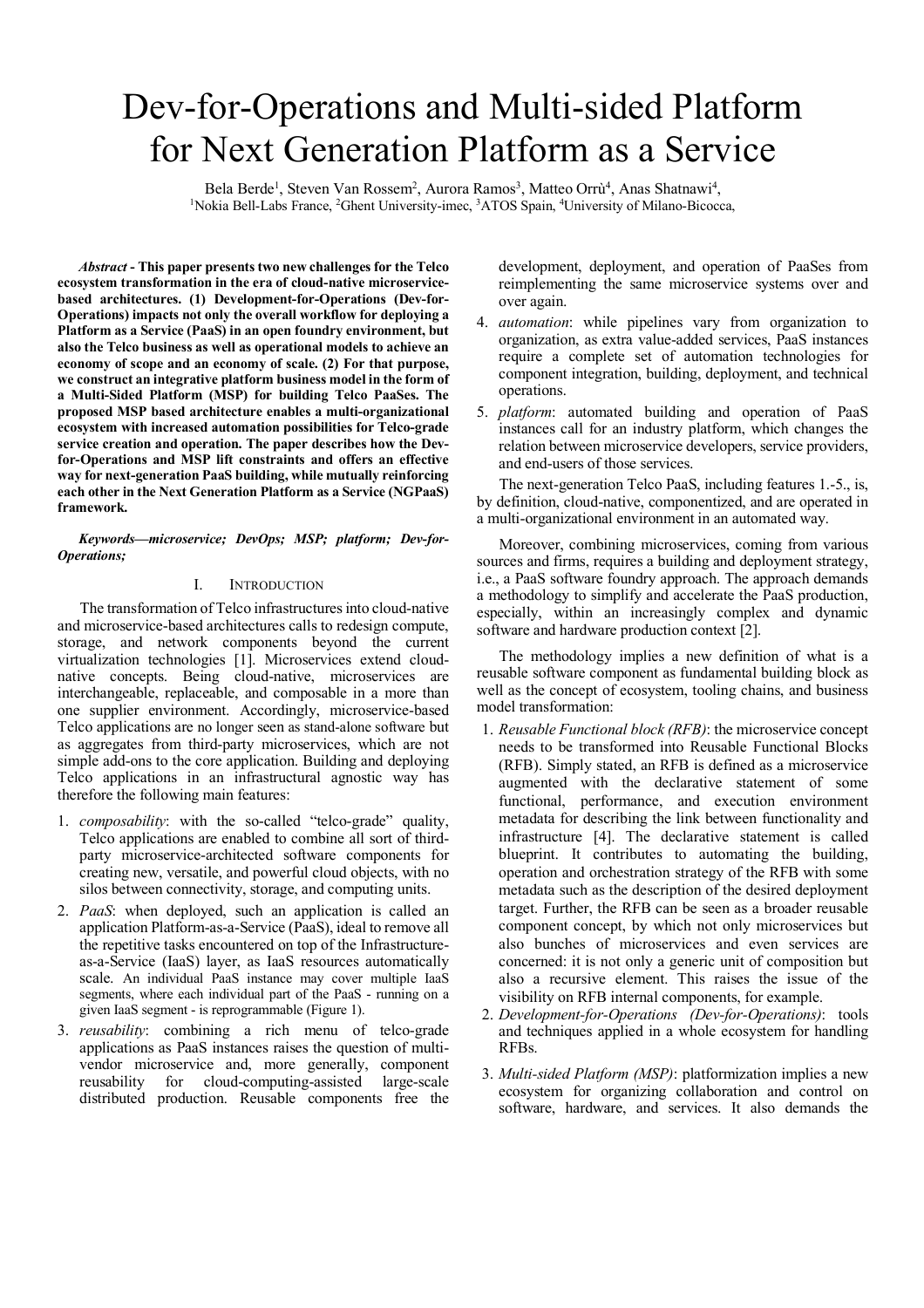redesign of the business models in the form of a multi-sided platform (MSP) [3]. Without taking ownership of the services whose exchanges it facilitates in interorganizational interactions, an MSP is both an industry platform and an intermediary. The utilization differential of the MSP appears in both a potential economy of scope and in the opportunity for economy of scale.



Figure 1: PaaS instances for a set of Fog, Edge, and Core IaaS instances.

#### I. CURRENT PAAS MODEL

Current PaaS solutions, as an independent service model for the provision of a complete platform, i.e. hardware and software as service bunches, propose to develop software applications and to integrate them with infrastructure for deployment. The platform provides the platform users with all functionalities which are needed during the lifecycle of an application, from development and testing to deployment and operations. PaaS solutions propose extra value-added services such as support, monitoring, lifecycle management, quality assurance, and certification. Most PaaS solutions have the drawback of applications being tightly locked to the PaaS provider development and runtime environment, namely an integrated development and deployment environment that normally supports the use of multiple but selected programming languages and offers crafted tools for implementing, testing, and operating. Therefore, the application relies on the offered tools by the PaaS provider, who can also propose a marketplace with catalog, rating, usage tracker, recommendation, pricing, and billing for platform usage. Activities on current PaaS solutions are not planned to be multi-organizational.

## II. TELCO PAAS AND DEV-FOR-OPERATIONS

 A next-generation Telco PaaS instance, on the other hand, can be considered as an RFB by extension, allowing on-demand PaaS setup in each PaaS segment (Figure 1). Individual PaaS instances are further reprogrammable and customizable to meet the requirement of services to be deployed. Using many different RFBs, PaaS instances are tailored to the needs of a wide range of use cases with telco-grade 5G characteristics.

To develop and to operate PaaS instances using traditional DevOps processes is not enough for an industry platform. While DevOps tools and techniques became customary as applied to an entire organization in the IT industry, multiorganizational software development and operation is a broader concept than DevOps. In siloed organizational environments, DevOps allows essentially changing the roles into communities

of practice. DevOps ties streamlined release pipelines for automated connecting of different software development activities performed by several teams.

However, multi-organizational communities of practice tend to complexify. In order to exert control over the multiorganizational software/hardware production system at any stage, Dev-for-Operations practices allow inter alia, multiorganizational shared mutual understanding, shared work goals, shortened feedback cycles, and a collaborative environment as opposed to a competitive one. Dev-for-Operations is enforced by specific tools for continuous monitoring of the RFB lifecycle in a whole ecosystem within the industry platform.

The Dev-for-Operations challenge is to surmount the limitations imposed by and combine the advantages of the integrated development environment individualized for software/hardware vendors, the service building environment of service providers, and the production environment of the platform provider, while enhancing the extent by which two implementations or two components from different manufacturers can co-exist and work together (Figure 2). The Dev-for-Operations enabled industry platform naturally leads to a new business model and to the MSP adoption.



**Figure** 2**: Difference between DevOps and** Dev-for-Operations [5]**.**

#### III. TELCO PAAS AND MSP

The RFB-based system is essentially a system that offers components that can easily be used by, or integrated into other RFBs. At the same time, the system itself will often consist of components that originate from elsewhere. Flexibility in interoperability, composability, and extensibility of components is therefore a key feature. A new RFB and service production and operation model is needed that, from a business engagement perspective, fundamentally transforms the interaction with component providers and end-users. This makes the industry platform provider role central.

To successfully build for flexibility, the platform provider offers tools and processes to redesign the industry platform as a multi-sided marketplace [6]. The common tools and processes provided by the MSP include individualized workspaces for participants, building, testing, and delivery tools and repositories for RFBs, and operation monitoring and analytics functionalities, where participants, RFBs, and processes have a corresponding OSS/BSS counterpart (Figure 3).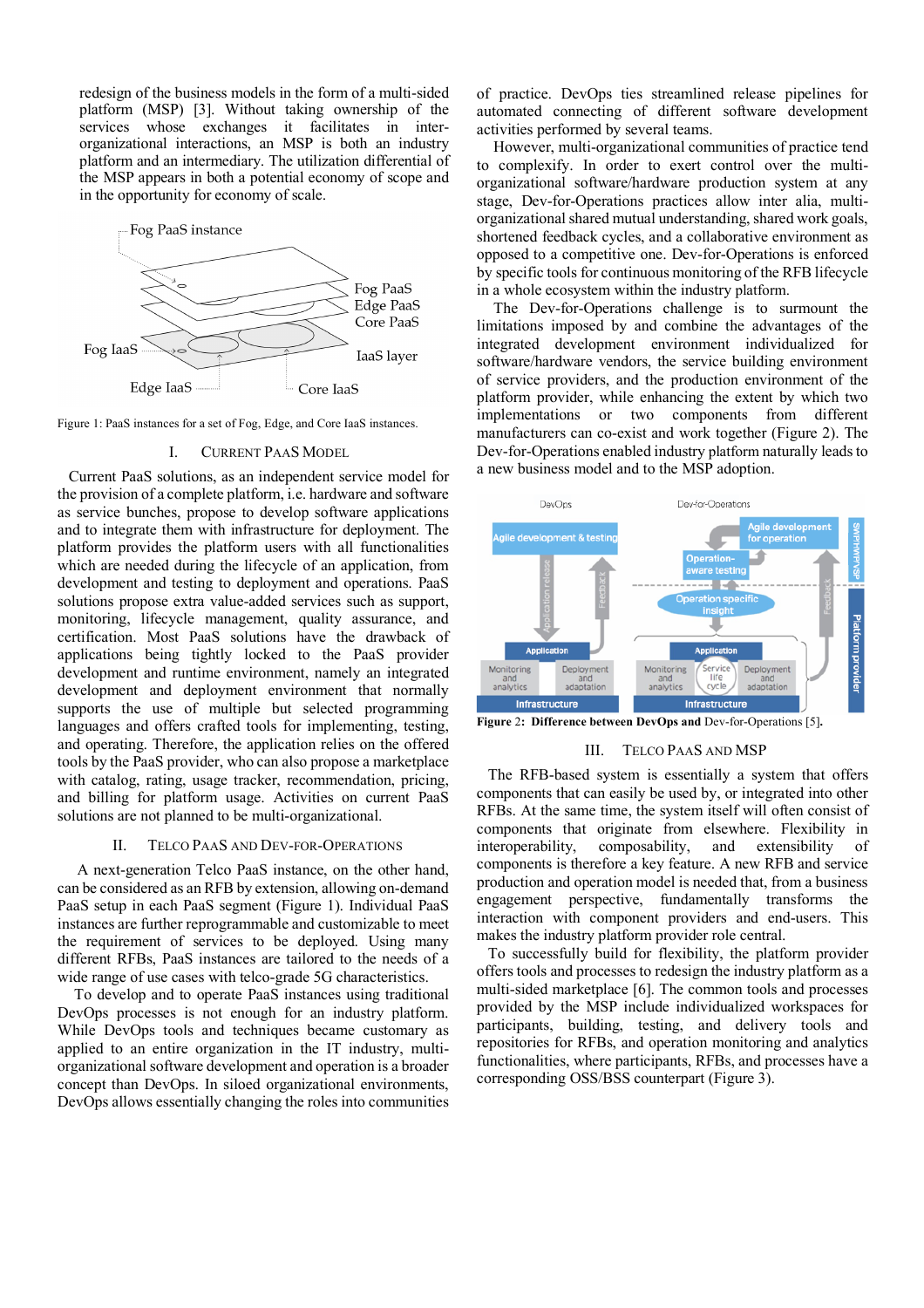

Figure 3: Current PaaS stack versus NGPaaS stack.

The MSP allows a multi-directional flow of value between different participants:

- from component point of view: the software provider (SWP) side and the hardware provider (HWP) side. The SWP side includes Telco manufacturers, software houses, and Free and Open-Source Software (FOSS) developers. The hardware provider (HWP) side is formed by participants, such as, inter alia, open source hardware acceleration providers, hardware manufacturers, public cloud providers, custom hardware acceleration providers, and Artificial Intelligence-as-a-Service (AIaaS) providers running hardware.
- from service point of vue: the services composed and deployed through PaaS instances, i.e., RFBs, by the vertical service provider (VSP) side to meet the end-user (EU) needs.

The MSP is, therefore, located between a VSP participant and the end-users of that VSP as well as between the platform provider and its own end-user base. The different end-users form the EU side. This is why the MSP is different from the one stop shop Network Function Virtualization (NFV) and the current PaaS solutions marketplaces. The end-users are kept independent from the NFV or PaaS solution marketplaces.

Given the double practicality, namely (1) building component RFBs using software and hardware components, and (2) operating services RFBs to end-users, the MSP has a bicore architecture base, formed by (1) SWP and HWP and (2) VSP and EU (Figure 4).

As coordinator for Dev-for-Operations, the MSP manages different sides, accessibility to RFB categories, individualized workspaces for the different RFB production processes as well as dedicated workspaces for RFB operation. For that reason, it manages Dev-for-Operations pipelines, and further exerts its control, in general, on business interactions.

All the RFBs are built within the MSP. Building is essentially an RFB composition task and is performed by using an individualized workspace formed by business, design, and operation views (Figure 3). The RFB composition includes free and open-source software (FOSS) RFBs or RFBs located in repositories internally available (Figure 3).



Figure 4: Bi-core architecture of the service provider MSP sides (periphery not shown).

In this **build phase**, the RFB production includes RFB testing stages, RFB composition, if any, tested RFB image creation, and, finally, deployment test with specification of the tested execution environment that mimics the final deployment environment, but is completely dedicated to the RFB editor participant. The RFB then put by the RFB editor in an RFB production repository with some accessibility policies for RFB re-use by other participants (Figure 3). Finally, in the **ship phase**, the RFB image is transferred from the production repository of the RFB editor to a ship repository that can be shared by all the participants of the MSP.

As an example, a service RFB is composed in the workspace of a VSP participant, that allows experimenting for service building, shipping, and running (Figure 3). Once the service is tested and validated, i.e., available in a ship repository, it can be deployed through a PaaS. This is performed, for instance, by a second VSP participant, who transfers the service RFB to the service deployment repository that is common to the platform. The **run phase** corresponds to deploying and running service RFBs in the appropriate target environment. The PaaS, onboarding the service RFB, can therefore be seen as an enabler for service RFB run operations, with related configuration and binding to IaaS.

## IV. SERVICE RFB DEPLOYMENT IN THE NEXT-GENERATION PAAS

The different contributions and interactions between the MSP participants, enabled by Dev-for-Operations related functionalities, were previously exemplified in the overall multi-organizational development and operation process. These interactions are explained further using the high-level architectural blocks of the NGPaaS framework (Figure 5). NGPaaS is architected as a cloud-native implementation based upon MSP principles. As shown on Figure 1, different subsets of the IaaS are allocated to several specialized PaaS instances, which is further enhanced with the following functional layers:

- **Business Layer:** The MSP participants register first in this layer. All access, execution rights, license management is regulated and configured accordingly in the layers below for each participant, e.g., by providing specific login credentials coupled to custom monitoring capabilities. At affiliation time, a participant defines its initial role. The role can be transformed on demand into another role affecting the business relationships within the MSP. In this way, in the SWP side, for example, a participant can develop and test its own software components and deploy them later as a VSP participant. Furthermore, BSS functionalities for IaaS, PaaS, and RFB usage and Dev-for-Operations processes are grouped in this layer.
- **Operation Layer**: The operational aspects of deploying PaaS as service components are handled here. This includes automated orchestration of (i) PaaS components to the allocated IaaS and (ii) service components to a supporting PaaS. The layer also contains OSS functionalities for the Devfor-Operations, PaaS, and IaaS layers.
- **Dev-for-Operations Layer**: This is part of the RFB build, ship, and run environment as explained earlier. This layer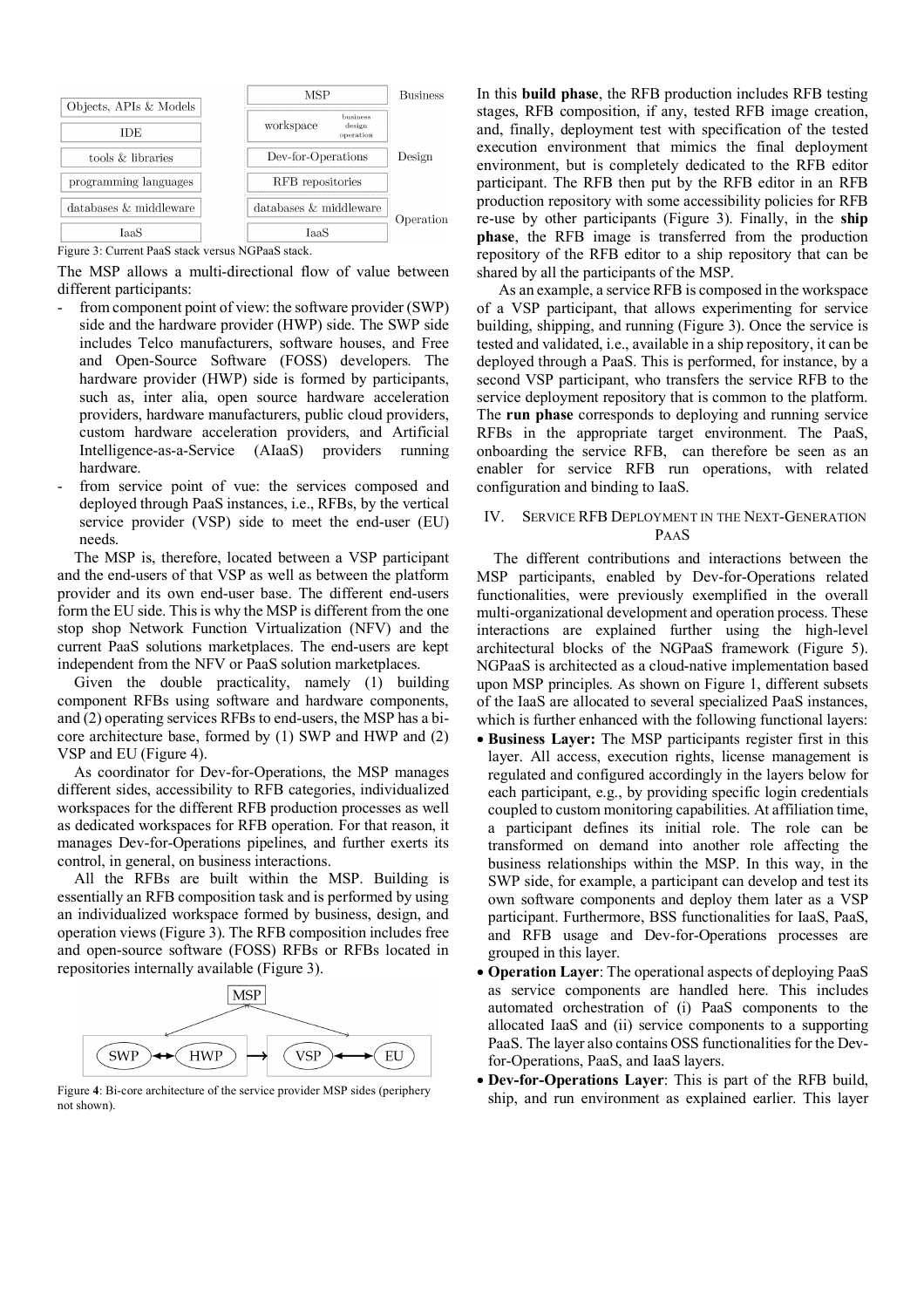implements the different interfaces needed for Telco-grade development cycles, such as customizable monitoring and multi-organizational integrations.

5. Once validated by the Dev-for-Operations layer, the SWP participant's component can be onboarded by the platform in a way it is available for production usage in the future, e.g., by including the component in the appropriate



Figure 5: High-level architectural blocks which support the MSP and Dev-for-Operations based interactions between involved MSP participants.

Using these functional layers, we further explain how the interactions between the MSP participants take pace in this architecture (Figure 6).

# *A. Dev-for-Operations Interactions*

Softwarized PaaS or service components are provided by the SWP side and onboarded through the Dev-for-Operations Layer. An iterative development cycle is enabled using following principles (and illustrated in Figure 6):

- 1. The SWP participant creates a local Design environment, a workspace, to build its components.
- 2. A local instance of the Operation Layer is deployed by the SWP participant, where the software component can be tested using similar orchestration and control mechanisms as used in production. This is a customized version, allowing the SWP to deploy a selected PaaS instance on its own managed infrastructure layer.
- 3. Once validated locally, the SWP participant transfers the software component through the Dev-for-Operations layer for deployment. Northbound, the Dev-for-Operations layer can request the Operation Layer to deploy the new component.
- 4. This triggers a Continuous Integration/Continuous Development (CI/CD) process, where the component is validated through several integration tests on appropriate (and isolated), for instance, HWP participant provided resources before deployment. Southbound, monitored data can be gathered to assess the correct functionality of the component.

marketplace catalog .

Above procedure describes how the SWP participant can validate its components with the HWP participants and platform provider before they are accepted by the MSP. Once the platform onboards the new or updated software component, it can be deployed in a production PaaS environment or offered to a VSP via the MSP service catalog. In this way, the MSP environment plentily plays its intermediary role and behaves as an interface to support the needed interaction chains.

## V. MONITORING IN DEV-FOR-OPERATIONS

In the Dev-for-Operations model the *dev* side cannot interfere directly with the *ops* environment for services running on top of a PaaS. The SWP/HWP/VSP are even unaware where their services are orchestrated to. Monitoring is, however, a crucial step already in any DevOps cycle so the *dev* side can get the necessary inputs from monitored data during operation, relevant to analyze and debug RFBs.

In addition, different MSP sides have different monitoring demands: VSPs want to provide a monitoring service to their EU, who wants to be monitored on its own, companies might need to provide an evidence to their prospects of how reliable their services are, and SWPs want to monitor a newly deployed version of their software. All can co-exist in the same PaaS. These are just few examples of complexity in a heterogeneous PaaS environment. These scenarios call for reliable, flexible and highly customizable monitoring functionalities which also needs to be scalable.